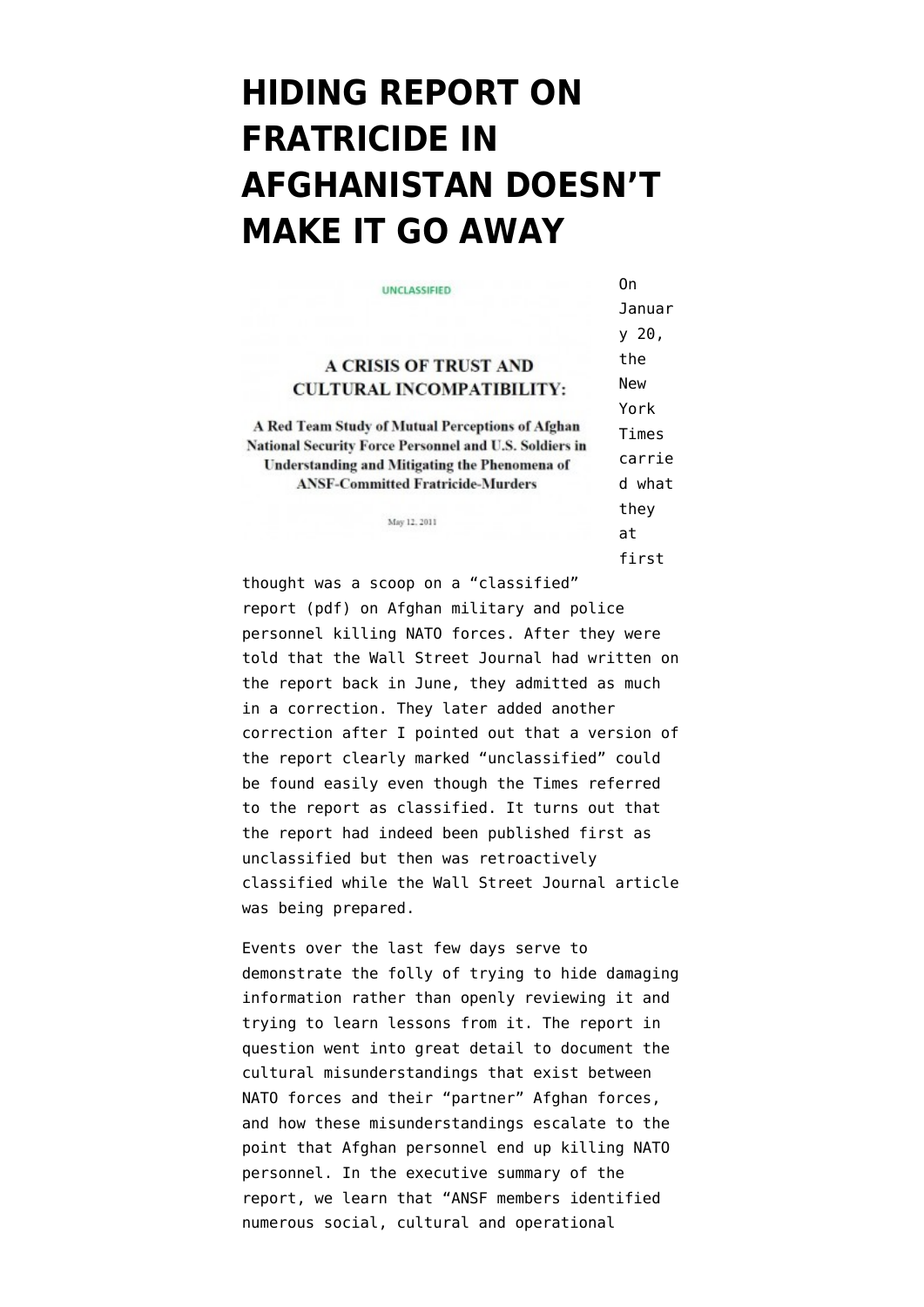grievances they have with U.S. soldiers." Arrogance on the part of U.S. soldiers often was cited, as well.

This clash of social values is at the heart of the newest wave of anti-US and anti-NATO violence in Afghanistan which erupted after an Afghan employee found Korans among materials being burned last week at a NATO base. A part of the response to the Koran burning is that on Saturday, two NATO personnel were killed inside Afghanistan's interior ministry building. [BBC](http://www.bbc.co.uk/news/world-asia-17169823) [reports](http://www.bbc.co.uk/news/world-asia-17169823) that an Afghan police officer is suspected in the shootings:

> Afghanistan's interior ministry has said one of its own employees is suspected of the killing of two senior US Nato officers inside the ministry.

Officials earlier named police intelligence officer Abdul Saboor from Parwan province as the main suspect behind Saturday's attack.

## The NATO response to the killing was swift:

Nato withdrew all its personnel from Afghan ministries after the shooting.

The importance of this move cannot be overstated. At a time when the plan calls for an accelerated schedule of handing over security functions to Afghan military and police, NATO is now admitting that relations with them are so bad that no NATO personnel can be present inside the very ministries with which they need to work.

Refusing to address the issue of cultural clashes didn't make them go away. In fact, cultural differences are at the heart of the current crisis that threatens to disrupt the entire plan for withdrawing from Afghanistan. Ironically, when I first wrote on the New York Times' discussion of the report, I speculated that it was being used as a vehicle for senior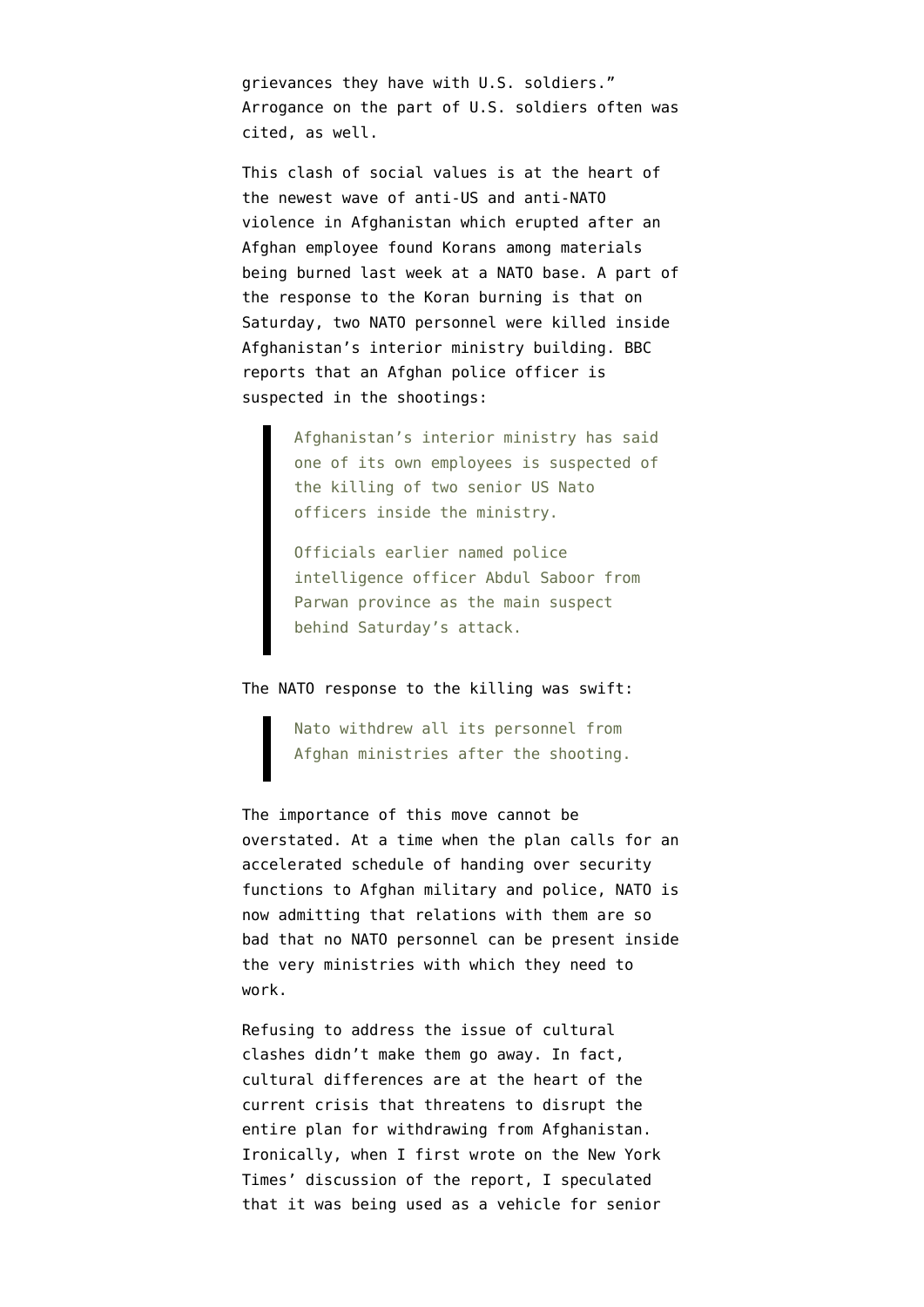military personnel to describe how we can't possibly withdraw from Afghanistan on the current timetable because Afghan security personnel aren't up to the task. With the cultural backlash fueling this latest crisis, the call to extend the occupation has now spread beyond the military to the State Department, as US Ambassador to Afghanistan [Ryan Crocker took](http://www.reuters.com/article/2012/02/26/us-afghanistan-usa-idUSTRE81P0J620120226) [to the airwaves](http://www.reuters.com/article/2012/02/26/us-afghanistan-usa-idUSTRE81P0J620120226) on CNN yesterday to argue that the withdrawal plan needs to be delayed:

> The United States should resist the urge to pull troops out of [Afghanistan](http://www.reuters.com/places/afghanistan) ahead of schedule due to the violence against Americans over the burning of the Koran at a U.S. military base, U.S. Ambassador to Afghanistan Ryan Crocker said on Sunday.

> "Tensions are running very high here. I think we need to let things calm down, return to a more normal atmosphere, and then get on with business," Crocker said in an interview from Kabul on CNN's "State of the Union."

## /snip/

"This is not the time to decide that we are done here. We have got to redouble our efforts. We've got to create a situation that al Qaeda is not coming back," Crocker said.

When even "diplomats" refuse to understand the underlying cause of violence in the current situation, it's hard to see how it will be defused. An extreme clash of cultural values has been shown to underlie the tensions between NATO and Afghan personnel, but the response to having this pointed out has been to attempt to bury the report by retroactively classifying it and to declare that we need only to "get on with business" to complete the failed mission in Afghanistan.

Update: Oh look. CNN's [Barbara Starr does more](http://security.blogs.cnn.com/2012/02/26/afghan-violence-exposing-lack-of-u-s-trust-in-afghanistan/) [stenography](http://security.blogs.cnn.com/2012/02/26/afghan-violence-exposing-lack-of-u-s-trust-in-afghanistan/) to spread the idea that the Afghans